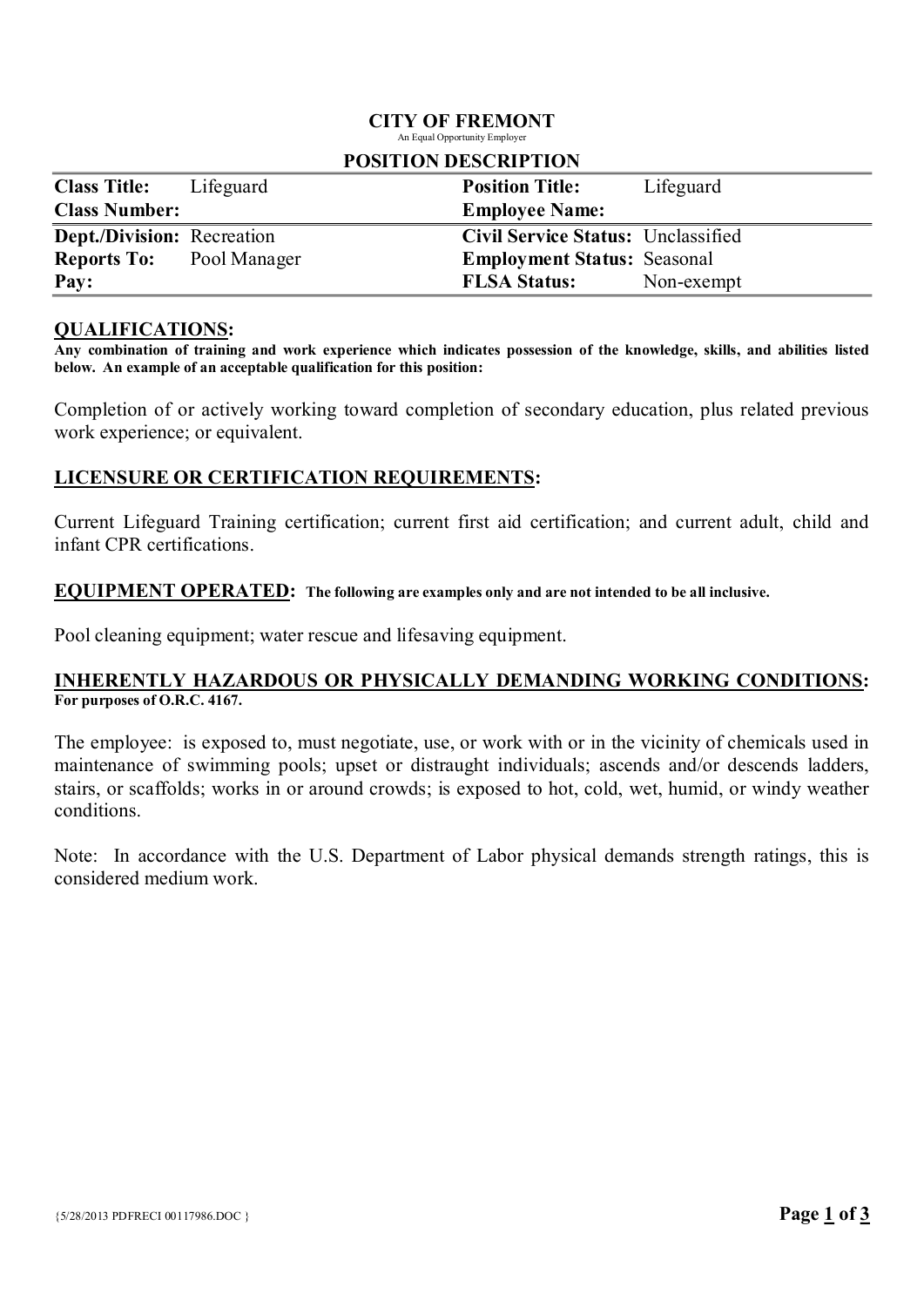## CITY OF FREMONT

An Equal Opportunity Employer

#### POSITION DESCRIPTION

Class Title: Lifeguard Position Title: Lifeguard Class Number: Employee Name:

### JOB DESCRIPTION AND WORKER CHARACTERISTICS: JOB DUTIES in order of importance

### ESSENTIAL FUNCTIONS OF THE POSITION: For purposes of 42 USC 12101.

- 1. Monitors pool activities of patrons in order to prevent injuries and save lives (e.g., enforces rules and regulations, cautions swimmers regarding unsafe conditions or practices, rescues swimmers in danger of drowning, administers first aid or CPR, etc.); reports all accidents or injuries as required.
- 2. Inspects and ensures the readiness of safety and other department equipment; inspects the pool area for cleanliness and cleans as necessary.
- 3. Performs a variety of tasks in order to ensure the efficient delivery of services (e.g., completes custodial or maintenance assignments, etc.).
- 4. Must be able to work nights, weekends, and holidays.
- 5. Maintains required licensures and certifications.
- 6. Demonstrates regular and predictable attendance.
- 7. Meets all job safety requirements and all applicable OSHA safety standards that pertain to essential functions.

## OTHER DUTIES AND RESPONSIBILITIES:

- 1. Attends meetings, seminars and training sessions.
- 2. Performs other duties as required.

### MINIMUM ACCEPTABLE CHARACTERISTICS: (\*indicates developed after employment).

Knowledge of: department policies and procedures;\* water safety practices and procedures; life saving techniques; first aid; CPR; public relations.

Skill in: executing life saving techniques; administering first aid and CPR.